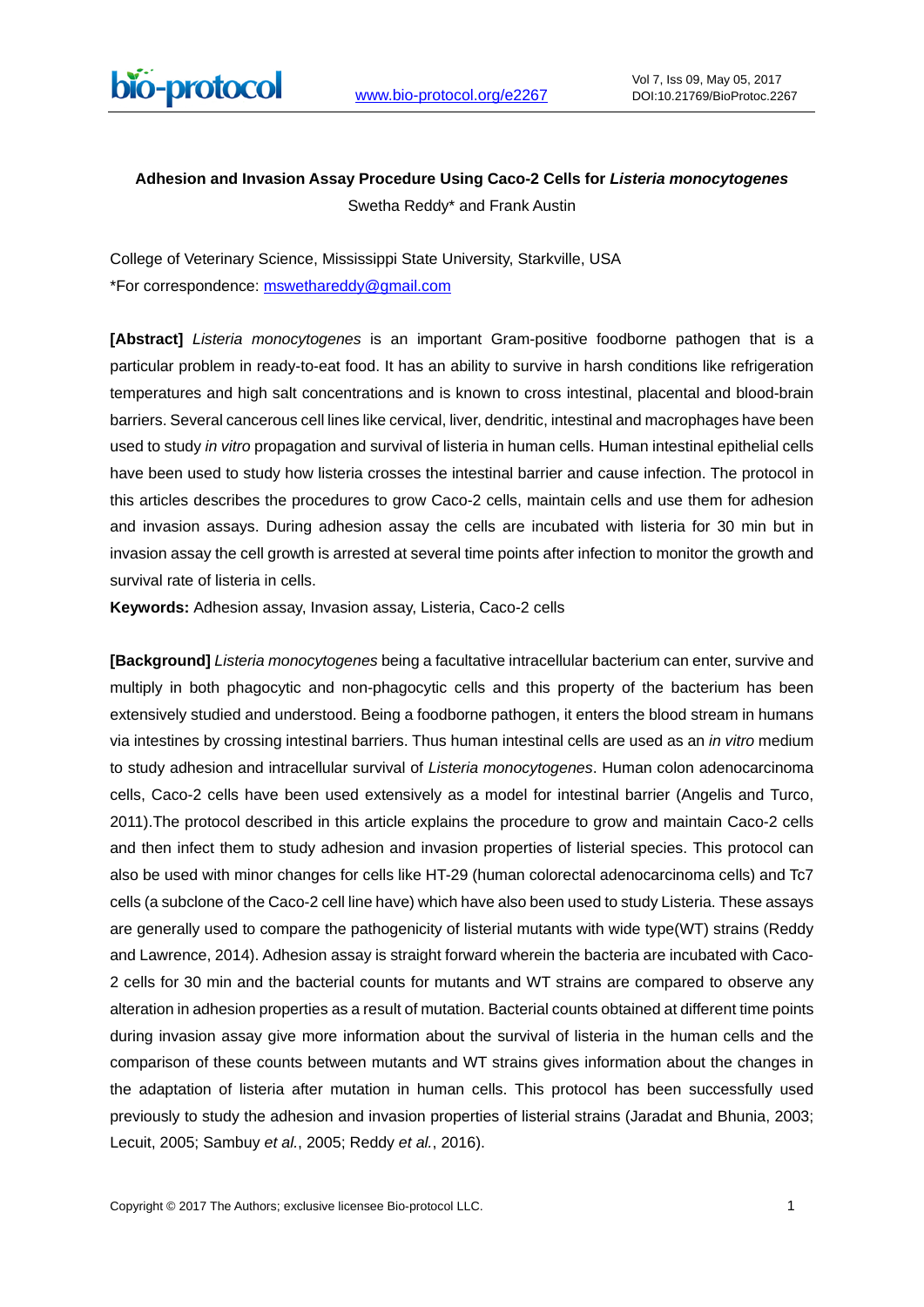#### **Materials and Reagents**

- 1. MF-Millipore filters (EMD Millipore, catalog number: SCGPU05RE)
- 2. Eppendorf tubes (Eppendorf, catalog number: 022363204)
- 3. Cell culture flasks (Corning, catalog number: 3275)
- 4. Cell culture plates (12-well cell culture receiver plate, sterile) (EMD Millipore, catalog number: PIMWS1250)
- 5. Pipette tip
- 6. 15 ml culture tube
- 7. Cell scrapers (Corning, catalog number: 3010)
- 8. ZapCap bottle-top filters, pore size 0.2 µm (Maine Manufacturing, catalog number: 10443421)
- 9. Serological pipettes (1, 5, 10, 25, 50 ml) (Corning, catalog numbers: 4010, 4050, 4100, 4250, 4501)
- 10. Culture tubes (Sigma-Aldrich, catalog number: T1661)
- 11. *Listeria monocytogenes* strains F2365 (wild type strain), and F2365∆2117(mutant strain) (Reddy *et al.,* 2016)
- 12. Caco-2 cell line (ATCC, catalog number: HTB-37)
- 13. 70% ethanol (Fisher Scientific, catalog number: BP82014)
- 14. Trypsin-EDTA solution (Sigma-Aldrich, catalog number: T3924)
- 15. Brain Heart Infusion (BHI) agar (Sigma-Aldrich, catalog number: 70138)
- 16. BHI broth (Sigma-Aldrich, catalog number: 53286)
- 17. Gentamicin (Sigma-Aldrich, catalog number: G1397)
- 18. Eagle's minimum Essential medium (EMEM) (ATCC, catalog number: 30-2003)
- 19. Fetal bovine serum, certified, heat inactivated (FBS) (Thermo Fisher Scientific, Gibco<sup>TM</sup>, catalog number: 10082147)
- 20. Penicillin-streptomycin (10,000 U/ml) (Thermo Fisher Scientific, Gibco™, catalog number: 15140122)
- 21. Dulbecco's phosphate buffered saline (Sigma-Aldrich, catalog number: D8537)
- 22. Triton X-100 (Sigma-Aldrich, catalog number: 234729) *Note: This product has been discontinued.*
- 23. Phosphate-buffered saline, 10x (PBS) (Sigma-Aldrich, catalog number: P5493)
- 24. cEMEM (see Recipes)
- 25. 0.1% Triton-X 100 (see Recipes)
- 26. 1x PBS (see Recipes)

#### **Equipment**

1. Water bath, 37 °C (Thermo Fisher Scientific)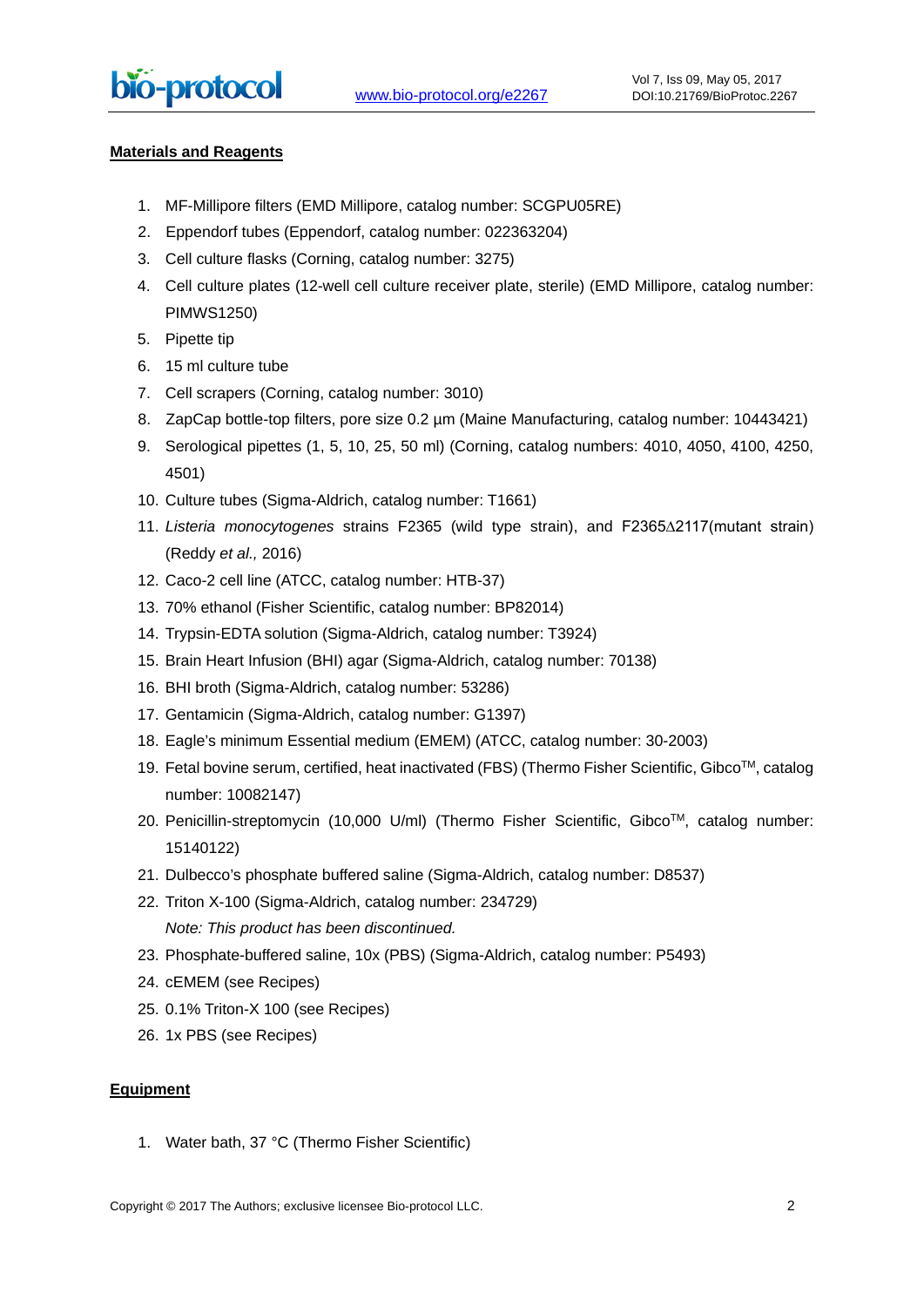# bio-protocol

- 2. CO<sub>2</sub> forced-air incubator (Thermo Fisher Scientific, Thermo Scientific™, model: Forma™ Steri-Cult<sup>TM</sup> CO<sub>2</sub> Incubators, catalog number: 3307TS)
- 3. Biological safety cabinet (Thermo Fisher Scientific, Thermo ScientificTM, model: 1300 Series Class II)
- 4. Inverted microscope(Nikon Instruments, model: Eclipse Ti-S)
- 5. Pipette (Thermo Fisher Scientific, Thermo ScientificTM, catalog number: 4642070)
- 6. Pipettor (Daigger Scientific, model: Portable Pipet-Aid XP Pipette Controller)
- 7. Hemacytometer (Fisher Scientific, catalog number: S17040)
- 8. 37 °C incubator (Thermo Fisher Scientific)
- 9. 37°C shaker (Thermo Fisher Scientific)
- 10. Microcentrifuge, 4 °C (Eppendorf)
- 11. Fisher Scientific Sonic dismembrator (Fisher Scientific, model: 100)
- 12. Vortex (Thermo Fisher Scientific, Thermo Scientific™, model: LP Vortex Mixer, catalog number: 88880018)

# **Procedure**

- A. Growing and maintaining Caco-2 cell lines
	- 1. Using MF-Millipore filters prepare media, Caco-2, human colon adenocarcinoma cells are maintained in cEMEM (complete EMEM, see Recipes)
	- 2. Seeding cells:
		- a. Thaw a vial of frozen Caco-2 cells from ATCC (or previously frozen cells in the lab) by gentle agitation in a 37 °C water bath. To reduce the possibility of contamination, keep the O-ring and cap of the tube out of the water. Thawing should be rapid (approximately 2 min)
		- b. Remove the vial from the water bath as soon as the contents are thawed, and decontaminate by dipping in or spraying with 70% ethanol. All of the operations from this point on should be carried out under strict aseptic conditions.
		- c. Transfer the vial contents to a centrifuge tube containing 9.0 ml cEMEM and spin at 125 *x g* for 5 to 7 min. Discard supernatant. Resuspend cells in 1 ml cEMEM and transfer the cell suspension to flask containing pre-warmed (37  $^{\circ}$ C) cEMEM. Place the flask in CO<sub>2</sub> forcedair incubator at 37 °C.
		- d. 24 h after seeding, check the cells under microscope for attachment, if attached to flask surface, slowly aspirate media to remove dead cells and add pre-warmed (37 °C) cEMEM.
	- 3. Re-feed cells every 48-72 h or when the color of the media changes. For re-feeding the cells, carefully aspirate the existing media using pipette and add fresh media to the flasks without disturbing the cells.
	- 4. Check cells for contamination and confluency every 48 h. When 80% of the flask surface is covered by cells, they are ready for passaging (Natoli *et al.*, 2012).Cells need to be passaged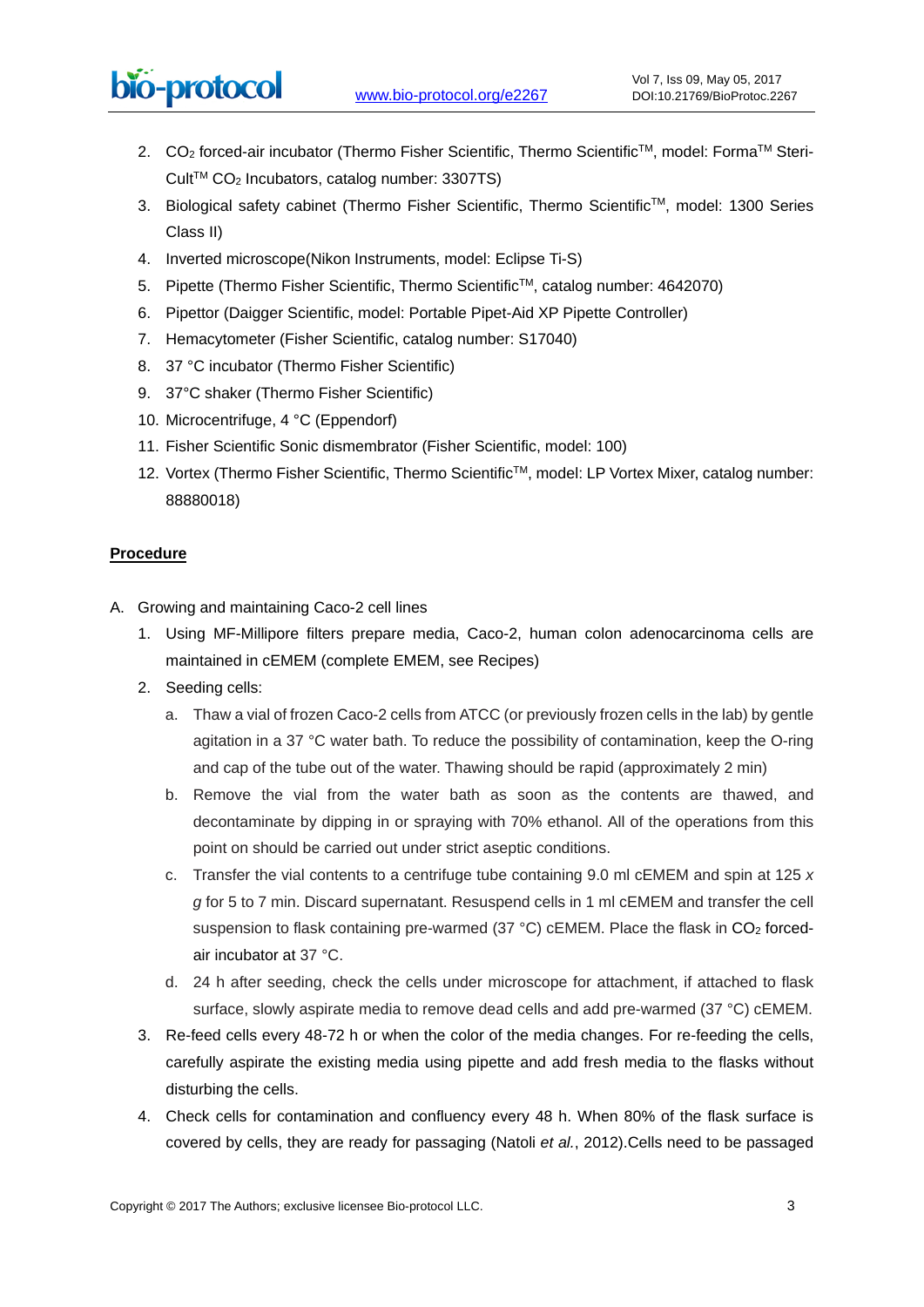for a minimum of 3 cycles before using them for the experiment. When the flask is contaminated, the media is cloudy and cells do not adhere to the flask surface.

- 5. For passaging, remove media and wash monolayer with 1x PBS. Add 2-4 ml (depending on the size of flask) of trypsin-EDTA solution and incubate at 37 °C for 1-4 min (do not over incubate cells). When cells start sloughing add media (1:10, trypsin to media ratio) to inactivate trypsin and thoroughly pipette several times to get a uniform cell suspension.
- 6. Count cells using a hemacytometer and seed a 12 well cell culture plate with a density of  $10^5$ cells/well. Each cell will require 1 to 2 ml depending and the size and manufacturer. Calculate the cells accordingly.
- B. Preparation of bacterial culture

bio-protocol

- 1. Using sterile microbiology technique streak listeria strains (WT and Mutant) from frozen cultures on BHI agar and place them in a 37 °C incubator for 48 h.
- 2. From a freshly grown bacterial culture plate pick single isolated colony with a pipette tip and drop it in a 15 ml culture tube containing 10 ml BHI broth. Incubate the tubes in a 37 °C shaker for overnight. (see Note 5)
- 3. Overnight cultures (15 ml) of F2365 (wild type) and F2365∆2117 (mutant) *L. monocytogenes* strains in BHI broth are adjusted to an  $OD<sub>600</sub> = 1.0$  using fresh BHI broth on the day of infection if necessary.
- 4. For each strain, pellet 100 ul of the above bacterial suspension in a bench top micro centrifuge for 2 min at 3,000 *x g*.
- 5. Wash pellet and resuspend it in 1 ml of fresh warm (37 °C) cEMEM.
- 6. Use 30 µl from step B3 for infections with Caco-2 cells.
- C. Adhesion assay
	- 1. Plates with Caco-2 cells from step A5 are infected following the template shown in Figure 1 with bacterial culture from step B3 (Multiplicity of infection [MOI]: 1 Caco-2 cell:10 bacterial cells).



**Figure 1. Plate template for infection of Caco-2 cells.** Caco-2 cells are seeded in 12 well cell culture plates and infected with appropriate bacterial strain as labeled in the template. Infections

Copyright © 2017 The Authors; exclusive licensee Bio-protocol LLC. 4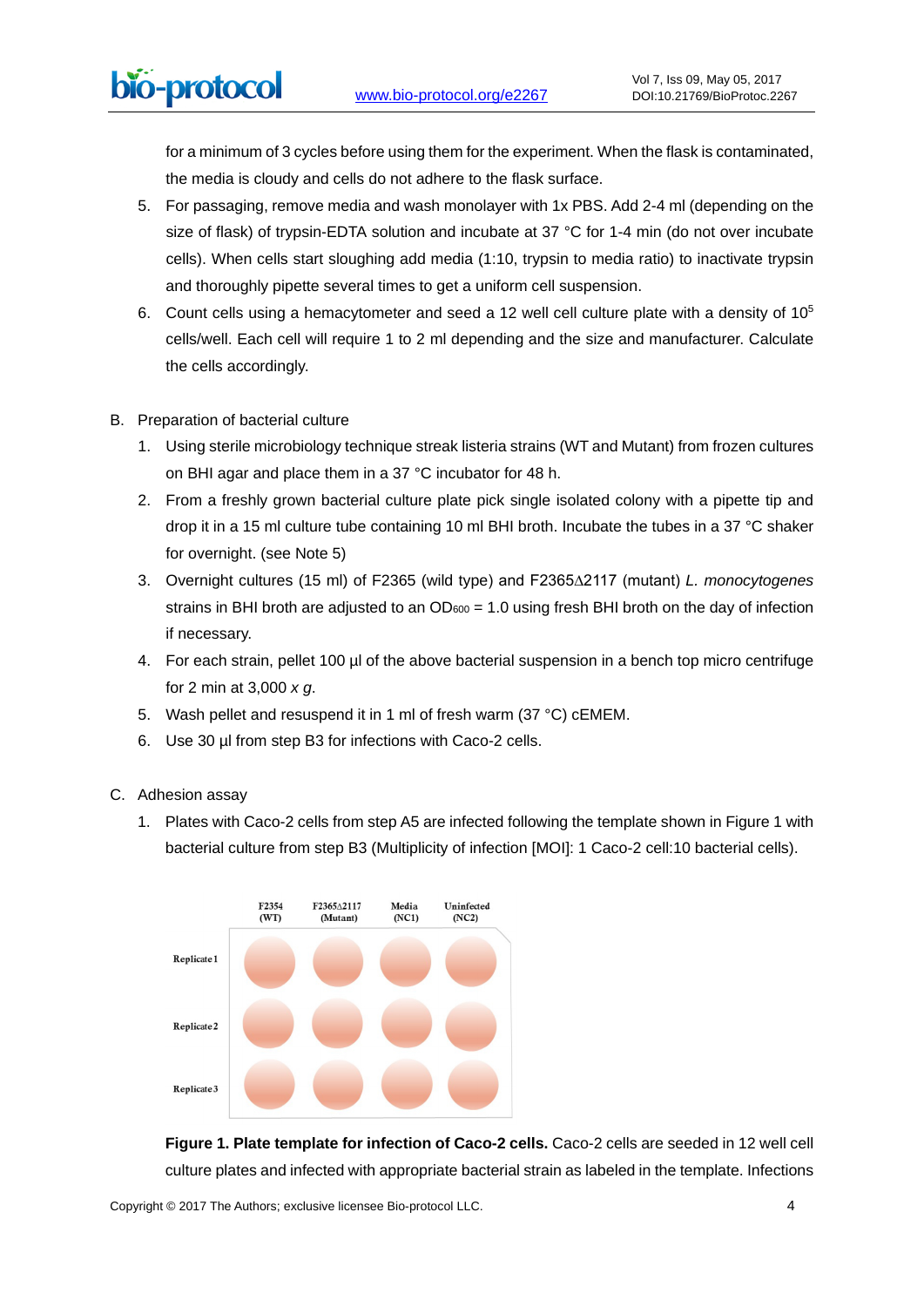were performed in three replicates per plate for each strain. Three wells were uninfected or untreated and three wells were infected with cEMEM sans bacteria and acted as negative controls (NC1 and NC2).

- 2. Infect one well at a time and change pipette tip after every infection. (see Note 4)
- 3. Centrifuge the plates briefly for 45 sec and incubate them at 37 °C for 30 min. Centrifugation aids mixing and binding of bacteria to mammalian cells.
- 4. After incubation wash cells five times with 1x PBS and lyse using 500 µl of cold 0.1% Triton X-100.
- 5. The resulting suspensions are diluted (1/100, 1/1,000 and 1/10,000) using 1xPBS.
- 6. 100 µl of 1/1,000 and 1/10,000 diluted suspensions are spread on BHI agar, and grown at 37 °C for 48 h. (see Note 5)
- 7. 48 h post incubation count bacterial colonies, record and calculate colony forming units.
- D. Invasion assay
	- 1. Plates with Caco-2 cells from step A5 are infected with bacterial culture from step B3 (MOI:1 Caco-2 cell:10 bacterial cells) as shown in Figure 1.
	- 2. Infect one well at a time and change pipette tip after every infection. (see Note 4)
	- 3. Centrifuge the plates briefly for 45 sec and incubate them at 37 °C for 2 h.
	- 4. After incubation wash twice with 1x PBS, and add fresh media containing gentamycin (100 µg/ml) to kill extracellular bacteria.
	- 5. At 2, 4, 6, 8, 10, 12, 14, 16, 18, 20, 22, and 24 h post-infection, cells are washed twice with 1x PBS and lysed using 500 µl of cold 0.1% Triton X-100. Once lysed cells float in the solution, using a pipette carefully mix the solution (without splashing) to remove adherent cells if any. Pipetting also helps in breaking mammalian cells.
	- 6. Transfer lysate from each well to separate appropriately labelled microcentrifuge tubes and proceed to sonication.
	- 7. Sonic dismembrator settings: setting 3 (operation frequency: 20 kHz and power rating: 120 watts), 3 pulses, 5 sec each helps in further lysis of Caco-2 cells but does not harm *L. monocytogenes*.
	- 8. 100 µl of 1/1,000 and 1/10,000 diluted suspensions are spread on BHI agar, and grown at 37 °C for 48 h. (see Note 5)
	- 9. 48 h post incubation count bacterial colonies, record and calculate colony forming units.

# **Data analysis**

*Note: Data can be analyzed by performing Student's t-test using Microsoft Excel.*

1. Calculate colony forming units based on the dilutions performed during plating.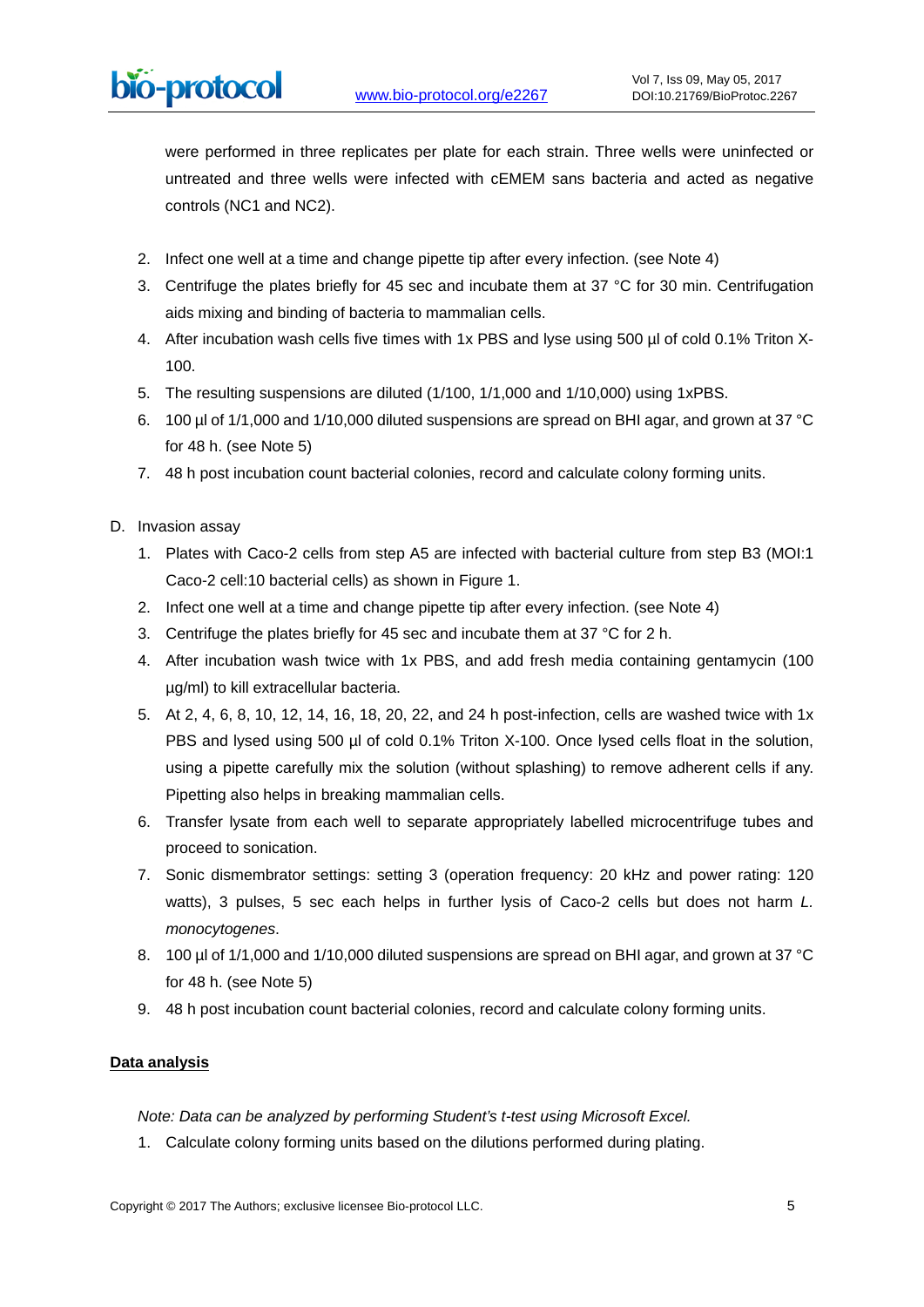- 2. For Student's *t*-test use excel to calculate *P*-value (alpha), to investigate significant difference in adherent and intracellular bacterial numbers at post-infection in Caco-2 cells. An alpha's level of 0.05 was used to determine statistical significance.
- 3. Calculate standard errors (for error bars) using Microsoft Excel.
- 4. Using Microsoft excel plot a bar graph for adhesion assay(Figure 2) and point scatter graph for invasion assay (Figure 3).



**Figure 2. Attachment to Caco-2 cells by F2365 and F2365∆2117.** Each bar represents the mean of six replicates; standard error is indicated by error bars. \*Indicates statistically significant difference from the other treatments. An alpha level of 0.05 was used to determine statistical significance.



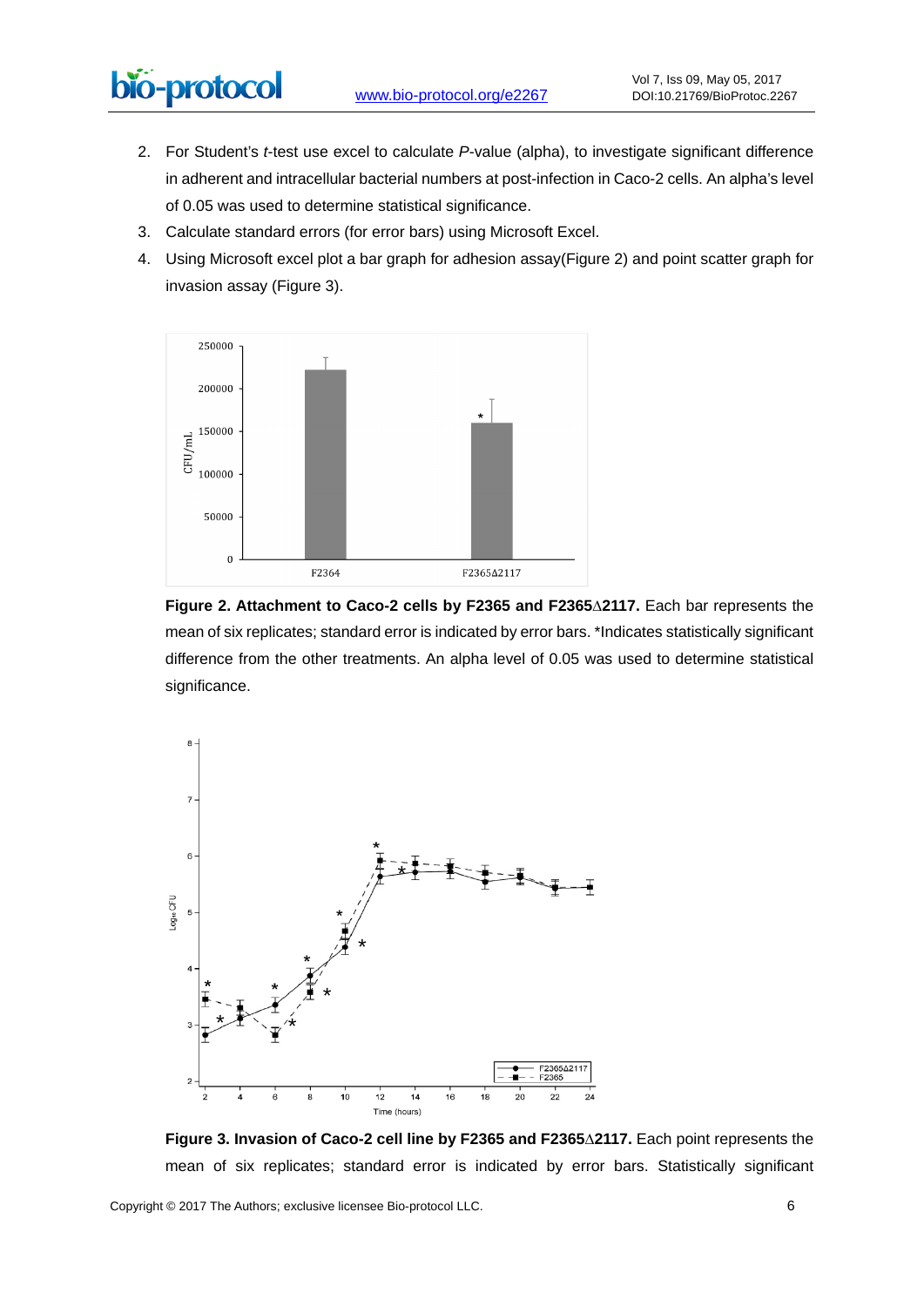differences between F2365 and F2365∆2117 are indicated by \*. An alpha level of 0.05 was used to determine statistical significance.

### **Notes**

- 1. Make a note of dilutions when plating on BHI agar to use later for calculating the actual number of bacteria colony forming units from bacterial counts.
- 2. Perform all infections in triplicates, and execute 2 independent assays for each strain.
- 3. Include negative controls as shown and described in Figure 1. These negative controls should not produce colonies on BHI plates. If colonies are observed in negative controls then there has been a potential contamination and the experiments need to be repeated.
- 4. For each time point use one plate. Use two plates for each time point to obtain data for six replicates.
- 5. All the steps are done aseptically or in sterile conditions during this experiment, thus only one type of colonies (regular, round bacterial colonies) or no colonies should be observed on the plates. Listerial colonies are regular white rounded colonies occurring singly or in short chains. If there are multiple colored or non-identical colonies, then there has been a contamination.

#### **Recipes**

- 1. cEMEM (filter sterilized) 400 ml EMEM 100 ml FBS 5 ml Pen/Step
- 2. 0.1% Triton-X 100 (filter sterilized) 99.9 ml Milli-Q water 100 µl 100% Triton-X 100
- 3. 1x PBS (filter sterilized) 90 ml Milli-Q water 10 ml 10x PBS

# **Acknowledgments**

This protocol was adapted from the previously published studies (Reddy *et al.*, 2016). This project was funded by USDA ARS Agreement #58-6402-2729, which is operated under USDA CRIS project MIS501170, 'Mississippi Center for Food Safety and Post-Harvest Technology'.